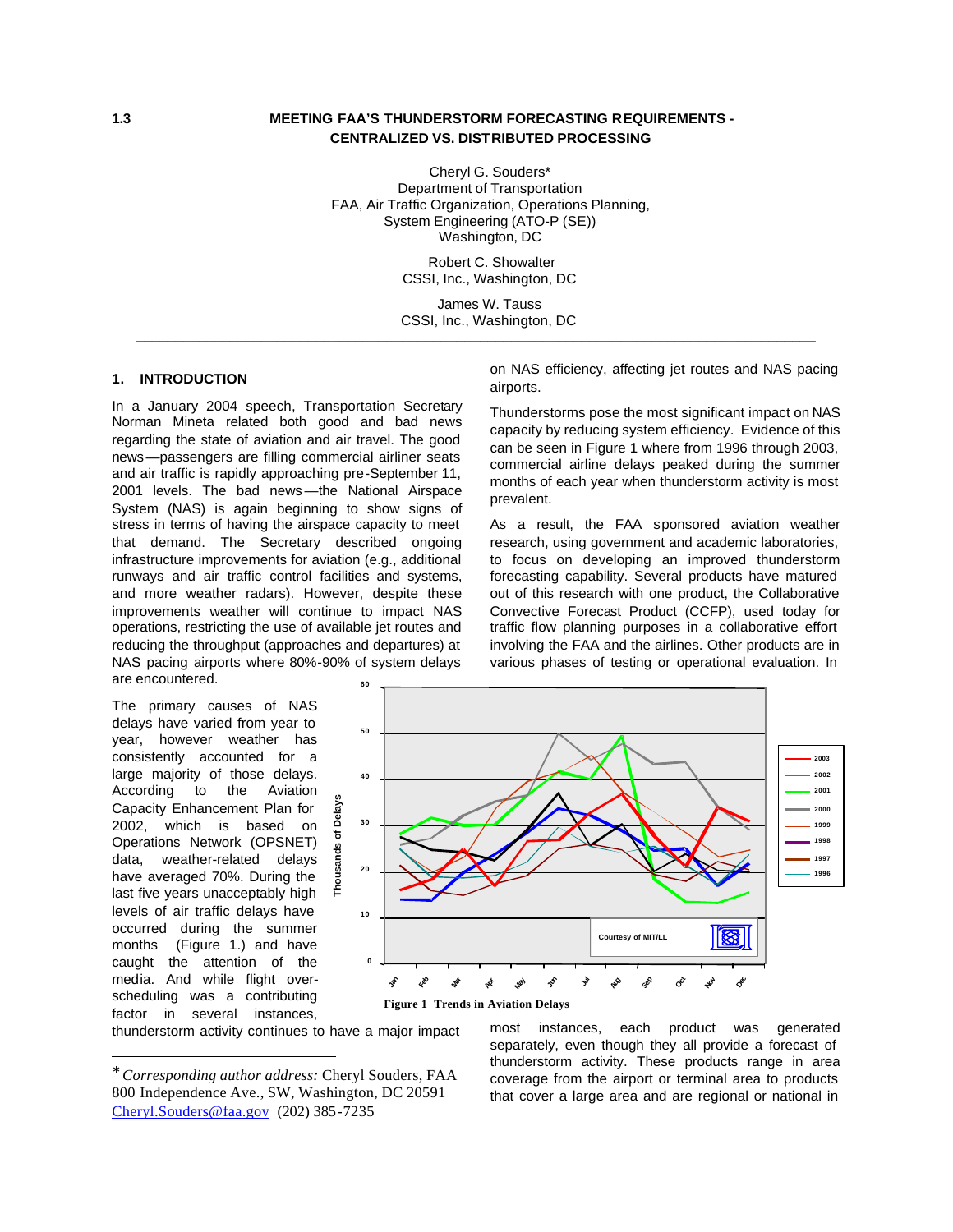scope. The decision facing the FAA is whether a single product, more correctly an algorithm, can provide a thunderstorm forecasting capability to meet all NAS requirements—terminal, regional, and national—for both tactical and strategic applications.

# **2. BACKGROUND**

NAS users currently see depictions of precipitation intensity from weather radars from which they infer the location of thunderstorm activity. Though ground lightning strike data are currently available and an excellent surrogate for detecting thunderstorm activity, there are some inherent drawbacks. It is not always available and positional information can be a few minutes late given the time to collect, process, and disseminate data from the vendor-operated NLDN (National Lightning Detection Network). Additional time is required for the subsequent correlation into individual automated surface observing systems (ASOS or AWOS). Furthermore, ground lightning strikes occur late in the thunderstorm lifecycle during the dissipation phase. Intra-/inter-cloud lightning activity occurs earlier in the lifecycle and could provide more lead-time of intensifying activity. However, "cloud lightning" data are presently not available from the NLDN. Therefore, additional delays are realized in reporting the existence of hazardous thunderstorm activity.

Studies conducted by the Massachusetts Institute of Technology/Lincoln Laboratory (MIT/LL) and the FAA reveal that approximately 40% of all weather-related delays are due to thunderstorms. Users and service providers related that convective weather, particularly line storms, caused the most consistent problems for managing air traffic. Post event analyses of air traffic delays during thunderstorm events reveal that 35% to 45% of these delays are likely avoidable if accurate and reliable forecasts are available to FAA TM specialists for in-flight routing/re-routing purposes, as well as for use at NAS pacing airports. Providing accurate and reliable thunderstorm forecast products to TM specialists and airline dispatchers enables them to collaboratively decide on how best to route/reroute air traffic around areas (both en route and terminal) where convective activity is predicted. Thus with products like the CCFP, the impact of thunderstorms on NAS operations can be mitigated.

Thunderstorm forecast products in support of aviation have been available for some time from National Weather Service (NWS) meteorologists. These advisories include Convective and International SIGMETs (Significant Meteorological information) from the Aviation Weather Center (AWC) in Kansas City, MO, the Center Weather Advisory and the Meteorological Impact Statement from the Center Weather Service Units (CWSU), as well as Terminal Aerodrome Forecasts from Weather Forecast Offices. Other available AWC products relating forecasts of

thunderstorm activity include Area Forecasts and significant weather prognosis charts. These products are effective in indicating areas of expected thunderstorm activity to traffic managers and dispatchers. However, being generally text-based or a non-digital graphic, they cannot be easily integrated onto TM displays or into Air Traffic Management Decision Support Systems (ATM/DSS). The prerequisite for current and forecast thunderstorm products used by operational decision makers in the modernized NAS is that they must be in a gridded, digital format easily integrated onto air traffic displays and automatically integrated into ATM/DSS.

Furthermore, FAA service providers (i.e., air traffic control and traffic management specialists) require weather information that is more tactical in nature, requires no meteorological expertise to interpret (or use), and unambiguously conveys the extent of the areas impacted by hazardous thunderstorms. In fact, what non-meteorologist NAS users really need is the forecast impact of the thunderstorms on NAS operations to include the following:

- Jet route constraints (when will they be closed, available, or partially available)
- The altitude of the cloud tops (for over-the-top routing)
- Accurate timing on when thunderstorms (and associated gust fronts) approach/depart NAS pacing airports (to optimize runway usage during wind shifts and mitigate reduced aircraft acceptance-/takeoff-rates during passage)

Recognizing this, the FAA and NWS began working nearly a decade ago to develop forecast products for thunderstorms (and other hazards as well). Under the auspices of the FAA's Aviation Weather Research Program (AWRP), several initiatives were undertaken to develop thunderstorm -forecasting capabilities for the en route as well as for terminal operations. Emerging first was the en route forecast product—the Collaborative Convective Forecast Product (CCFP). Somewhat later, the National Convective Weather Forecast (NCWF) followed.

The CCFP graphically depicts thunderstorm activity forecasts on a CONUS-scale map and has served as the basis for strategic traffic flow planning for several years. During the convective season [April to September], it is used several times daily as the basis for collaborative decision-making between FAA traffic managers and airline dispatchers to plan and coordinate a system -wide approach for mitigating the impact of thunderstorm activity on NAS operations. This collaboration also involves the AWC and CWSU meteorologists and assists the AWC meteorologist in deciding on the final forecast product content and depiction of the location and intensity of the activity to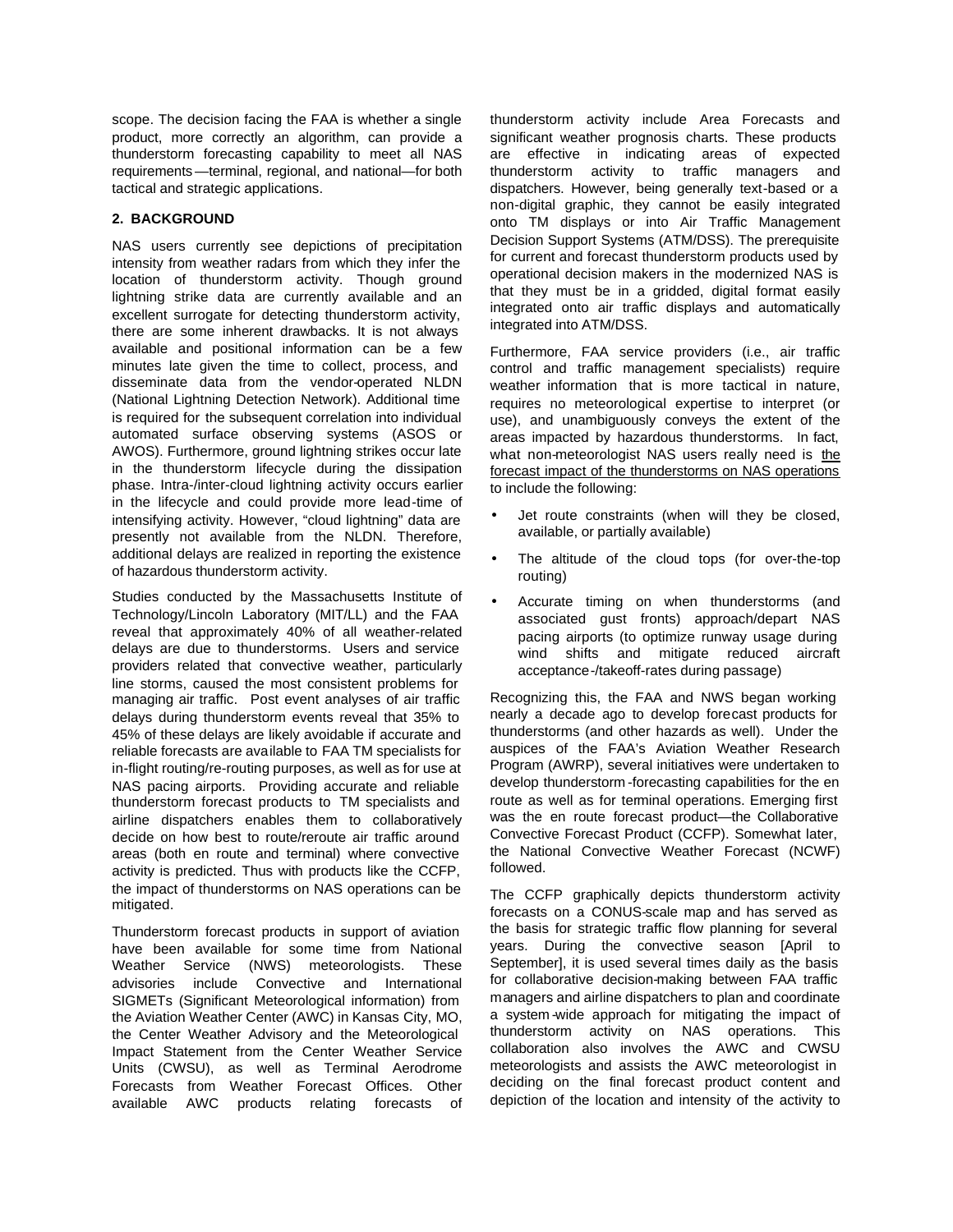avoid. The CCFP is a manually generated graphic of convective area forecasts for 2-, 4-and 6-hour predictions that is updated every 4 hours. Each convection area for a given forecast time has specified probabilities of convection, percent area coverage, growth/dissipation rates, and storm -top categories.

The NCWF assists dispatchers and traffic managers more in tactical planning and can potentially minimize schedule and flight disruptions with its one-hour national convective forecast with updates that are automatically generated every five minutes. The FAA with the support of the MITRE Corporation's Center for Advanced Aviation System Development is working to incorporate the NCWF into the Collaborative Routing Coordination Tool used to determine if proposed rerouting actions will result in overloaded sectors. The NCWF depicts the extrapolated position of the convective hazard and shows forecasting skill with long-lived mature convective systems. The NCWF product, however, does not forecast the initiation, growth, and decay of thunderstorms. Additional FAA research is ongoing to add the forecast of storm growth and decay to the next version, the NCWF-II (a 2-hour forecast). The CCFP and NCWF products are transmitted to FAA service provider displays via WARP. This enables TM specialists at the ARTCC to assess the impact of predicted thunderstorm locations on traffic flow routing and collaborate mitigation efforts with TM at the FAA Air Traffic Control System Command Center (ATCSCC) and airline dispatchers. Dispatchers access these products via the Internet at the AWC website.

With respect to impacts at airports, it has been known for some time that air traffic delays impacting the NAS are often due to thunderstorm activity occurring at the busiest airports. Pacing airports are often airline "hubs" with many multi-leg flights passing through them to other destinations. Delays due to thunderstorm activity at these hubs can cascade "downstream" to other airports—a "ripple effect"—that extends well beyond the impacted airport to other regions of the NAS. Accordingly, AWRP efforts also produced a convective forecast capability for these airports.

NAS delays reached historically high levels in 1999 and 2000 due to thunderstorm activity that occurred at the busiest NAS airports. Thirty-five of these airports are identified in the FAA Operational Evolution Plan (OEP), which indicates that 80% - 90% of NAS delays are attributed to these airports. The OEP also points out that eight of these 35 airports—Atlanta Hartsfield-Jackson; Boston Logan; Chicago O'Hare; John F. Kennedy, LaGuardia, and Newark Liberty International in the New York area; Philadelphia International; and San Francisco International—have the highest delay rates in the U.S. and are designated as "pacing" airports.

Developed to ameliorate the impact of thunderstorm activity at these airports, the terminal Convective Weather Forecast (CWF) emerged from the AWRP for implementation on the ITWS (Integrated Terminal Weather System). ITWS greatly extends the capability to automatically identify and provide short-term forecasts of significant weather (i.e., microburst, wind shear and gust fronts), which impacts 46 of the busiest NAS airports. The CWF enhances ITWS' convective forecasting capability enabling it to provide accurate forecasts of thunderstorm activity further in time (from 30 minutes out to 60 minutes in ten-minute increments) of storm growth/decay and motion.

When ITWS began deployment in 2002, however, it was fielded without the CWF capability for several reasons. The FAA did not want to delay the ITWS deployment by waiting for the software development to integrate the CWF. Also, significant benefits were obtainable from ITWS' inherent capabilities (e.g., microburst and wind shear prediction (safety); gust front detection and prediction (capacity) for runway optimization; and Terminal Winds for terminal automaton systems (capacity)) to warrant deploym ent without the CWF.

Recently, the FAA re-examined the issue of adding the CWF algorithm to the ITWS. With studies showing the potential of the CWF capability to mitigate thunderstorm related delays, it was decided to incorporate the CWF into those ITWS production systems not yet deployed and to retrofit it onto those that were. However, by this time the FAA acquisition funding-approval process to add the CWF was impacted by a budget shortfall for FY05. As a result, the CWF will be implemented [on ITWS] beginning in 2006, but available funding only allows for fielding 22 of the 34 ITWS systems. Funds for fielding the remaining 12 systems will be sought at a later time given it is still cost beneficial to do so.

Another AWRP effort to develop regional thunderstorm forecast capability that is tailored to address line thunderstorms that impact the air route corridor extending from Chicago eastward to Washington, DC, and up into New England has shown promise. In this corridor, the jet routes are constrained by their proximity to each other. When line thunderstorms move through, or even worse overlay these routes they play havoc with traffic flow management. This forecasting capability is called the Regional Convective Weather Forecast (RCWF) algorithm and is hosted on the Corridor Integrated Weather System (CIWS) prototype.

While the NCWF and CCFP are certainly applicable for regional use, the highly congested airspace in a corridor requires both accurate and reliable high-resolution detection of the current convective situation, as well as forecasts to safely improve the flow of air traffic during thunderstorm events. Operated by MIT/LL, the RCWF currently provides a NEXRAD VIL-based, highresolution (2-km) mosaic of precipitation intensity out to two hours in 15-minute increments with storm growth/decay. Skill scores (current forecasting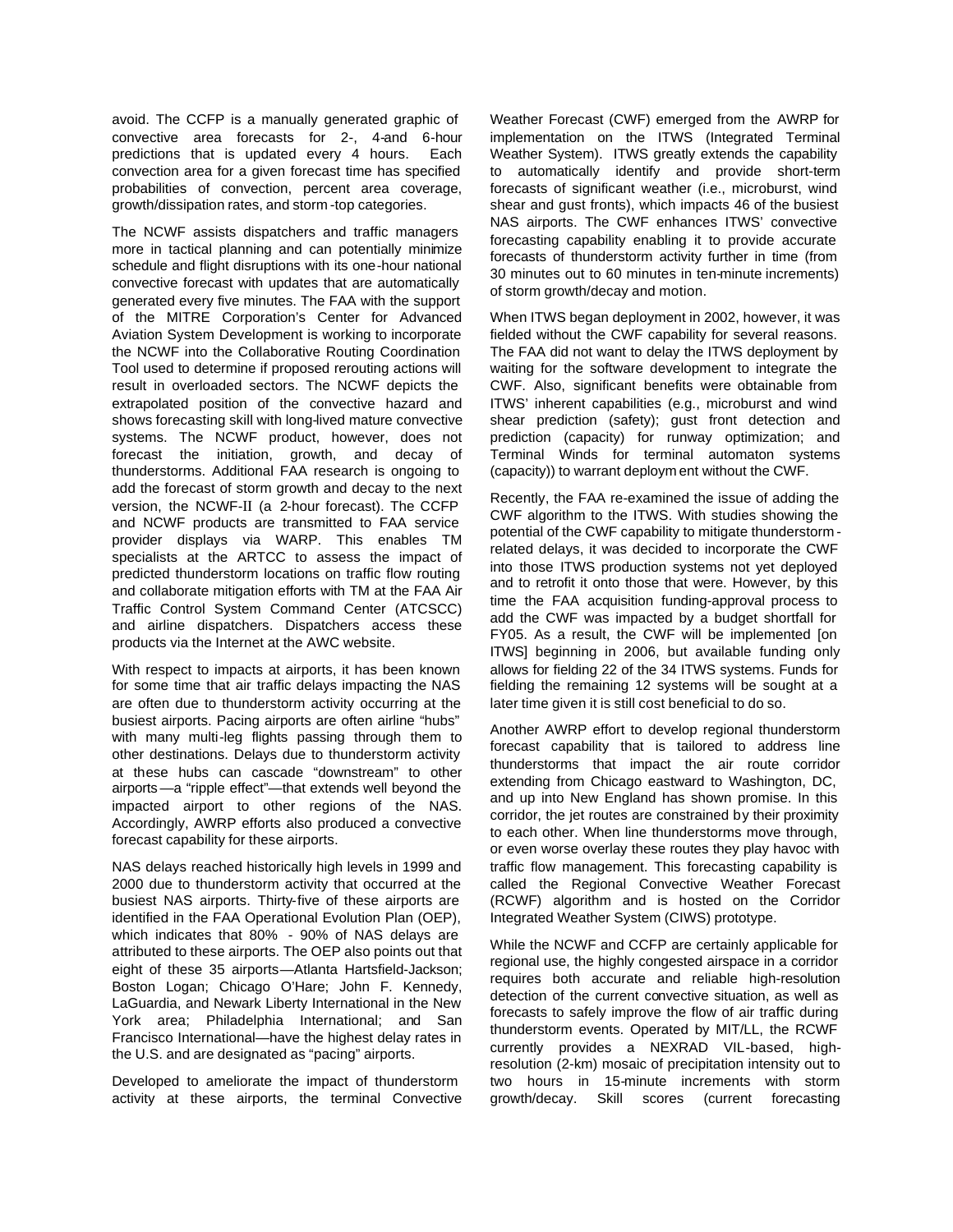performance) for each forecast increment are also displayed. Other products from CIWS include an Airport Surveillance Radar (ASR-9) precipitation mosaic (1-km), an Echo Top mos aic (2-km) with altitude labels (for over-the-top routing), Storm motion (vectors and extrapolated positions), and ground lightning strikes. These products are displayed to TM specialists at key ARTCCs (Chicago, Indianapolis, Cleveland, Washington, DC, New York, and Boston), the ATCSCC, and major terminals in New York, Chicago, Detroit, Pittsburgh, Cleveland, and Cincinnati. Airline dispatchers access these products via a special network that pulls them from a MIT/LL website via the Internet.

CIWS is able to generate the above products by using data from both terminal and en route weather radars. The rapid update rate of the ASR-9 weather channel (30 seconds) is used to detect and monitor rapidly growing cells, while NEXRAD data provides information on large-scale 3-dimensional storm structure and boundary layer winds. Lightning data and GOES satellite imagery are integrated with the radar data. In the future, weather information from the Terminal Doppler Weather Radar will likely be added as well as data from Canadian radars to cover more northern re-routing options.

Coincident with the AWRP efforts to develop improved forecast capability for thunderstorm activity, an FAA effort to determine operational decision maker requirements was underway. A Weather Integrated Requirements Team (IRT) of personnel from the FAA (including union representatives for controllers and flight service specialists) and the NWS determined the various types of decisions that were made by NAS operational decision makers—pilots, air traffic controllers, traffic managers, dispatchers, and flight service specialists—in the course of their duties. Next, they examined which weather events influenced (or impacted) those decisions. And lastly, they determined what were the gaps (or shortfalls) in weather information that was available to these decision makers.

The efforts of this team and subsequent analysis led to the first FAA domain-level mission need statement (MNS), Aviation Weather MNS #339. Using a portfolio management toolset to make the "business case", the various weather phenomena (i.e., thunderstorms, nonconvective turbulence, airport winds, etc.), for which 'gaps' existed were sorted into Investment Packages and evaluated for 'cost vs. mitigation.' MNS #339 was approved in June 2002, and thunderstorm was the top priority Investment Package. It validated existing thunderstorm shortfalls and the need for improving:

- The detection of attributes (e.g., hail, tornados, etc.)
- Prediction (accuracy, resolution, and storm direction/movement)
- Dissemination of products to NAS users to help mitigate impacts to capacity as well as safety

Subsequent requirements activity leveraged off of the efforts of the weather IRT and MNS #339 and led to the thunderstorm initial Requirements Document (iRD). This NAS-wide iRD, for the first time listed performance requirements for thunderstorm products or information (i.e., type of products to be provided, update frequency, horizontal resolution, accuracy, etc.). The iRD has been completed and is awaiting signature.

Other weather-related requirements activities include a recently completed Weather Functional Analysis that examined the functions that operational decision makers perform in the course of their duties. This functional analysis was conducted to document existing weather requirements and to also determine any requirements that may not have surfaced previously. Also, a Weather Concept of Operations was developed that delineated how operational decision makers would use various weather products under different scenarios, and the products each would need. System engineering led both of these efforts and the resultant reports are currently out for agency review. As a result of these activities, the FAA is reevaluating the weather architecture to determine convective forecasting solutions that are not domain specific, but optimized for NAS-wide use.

### **3. CENTRALIZED VS. DISTRIBUTED PROCESSING CONSIDERATIONS**

The issue before the FAA is that given these various thunderstorm forecast products in different phases of development—the CCFP, the NCWF, the CWF [on ITWS], and the CIWS prototype capability—what course of action should be pursued in fielding a forecasting capability, centralized or distributed processing? The answer to this question has to first take into account several factors.

First, let's examine the requirement(s) before discussing the "solution". With respect to the terminal requirement, it was mentioned earlier that the FAA decided to field the one-hour CWF product on ITWS [at the busiest NAS airports] in order to mitigate terminal delays that "ripple out" to the rest of the NAS. So part of the "solution" has already been determined. However, this solution was based on a business case to reduce operating costs as well as provide additional benefits. Keep in mind, however, that the terminal CWF product only provides a one-hour forecast.

In addition to the longer forecasts required by traffic flow managers (4-8 hours), longer forecasts times (2-4 hours) are likely needed for controllers in the larger TRACONs (terminal radar approach control). Although not yet validated, informal discussions with TM at the New York TRACON indicate that in some instances, even longer forecast times (>4 hours) are required. They stated the need to know by 10 AM EST each day if thunderstorm activity will impact the New York area that afternoon. The reason for this six-to-eight hour notice is that a ground-hold program must be initiated by then to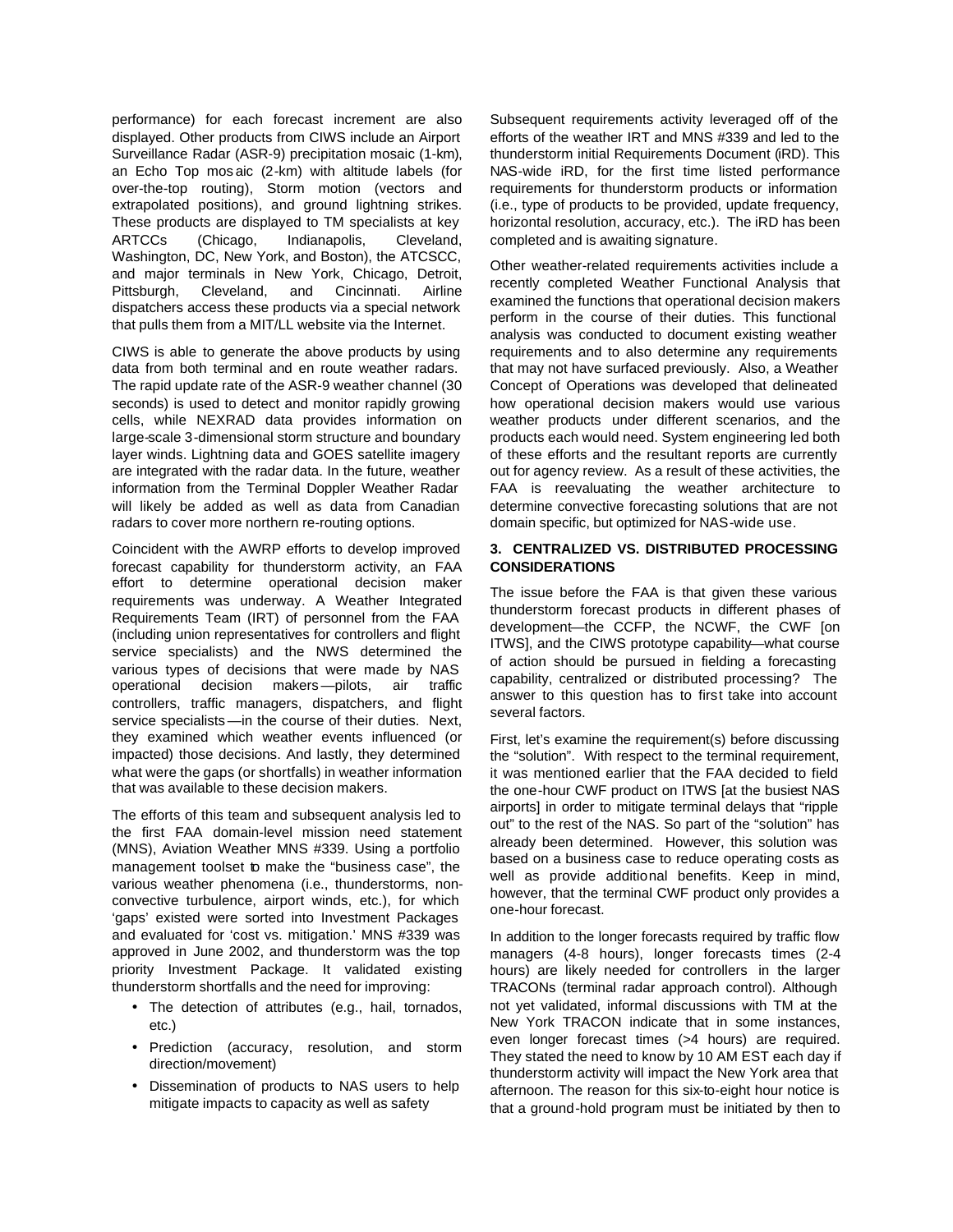preclude aircraft taking off from west coast airports that are bound for the New York area. So the need for a terminal thunderstorm forecast beyond one hour exists, and in some instances [large TRACONs], beyond four hours.

For CONUS and regional (corridor) applications, forecasts further out (two-to-four hours) are also needed. The Thunderstorm iRD calls for forecasts out to eight hours for Traffic managers, who routinely need to know the predicted location of thunderstorm activity out to four hours. But to have utility, these forecasts must be accurate and sufficiently reliable to enable TM specialists to plan and coordinate an avoidance strategy with the airlines to mitigate the impact of thunderstorms on NAS capacity. Accurate means that the thunderstorm product feature (precipitation intensity or cell location in this case) must actually be within a certain distance (e.g., 1-km, 4-km, etc.) of where it is depicted. Reliable means to what degree of confidence—60%, 70%, etc. the feature is actually located where it is depicted.

Also, with respect to requirements in the Thunderstorm iRD, it must be recognized that the "shall statements" in this iRD are an "initial" estimate of performance requirements and have to undergo additional analysis for validation from an operational perspective in accordance with existing procedures. Also, the previous paragraph percentages of reliability were discussed in the context of confidence of the forecast. Those percentages must also undergo an operational validation to ascertain that given a level of confidence in the thunderstorm forecast, how does a specific accuracy influence the TM decision. In a similar vein, scientific meteorological analysis needs to be conducted to determine not only when the performance requirement can be met, but also what the cost would be of doing so. Then, any tradeoffs between the costs to meet that requirement versus the benefit of having it available can be worked out. In other words, it may be cost prohibitive to provide an accuracy of 0.25-km for detecting a cell while an accuracy of 1-km would be both cost effective and meet the user's actual need. The point being is that many of the Thunderstorm iRD requirements require additional analyses before being finalized and implemented.

Looking at the existing thunderstorm forecast capabilities of the NAS - the NCWF and the CIWS capability both provide the graphical format that is needed, the areal coverage, and the resolution. The CIWS prototype has several advantages: it forecasts further out in time (two hours), provides a skill score for each forecas t increment (every 15 minutes) of the VIL precipitation mosaic, and has demonstrated success to TM who have viewed the products in TRACONs, ARTCCs, and at the ATCSCC.

One of the primary reasons for considering Centralized Processing (in general) results from the Target System

Description (TSD). This is a snapshot of NAS capabilities (or services) that the FAA believes it can reasonably deliver in the middle of the next decade in response to the RTCA NAS Concept of Operations (CONOPS) and Vision for the Future of Aviation (2002). One of the overarching themes of the TSD is consolidation of functionality to eliminate unnecessary redundancy, thereby reducing the number of systems and related lifecycle costs. An example would include consolidating information from various sources onto a single workstation (eliminating multiple single-purpose displays or monitors). Or more to the point, consolidating numerous weather-processing systems into a single system (or at least fewer systems).

In the TSD weather architecture, by the year 2017 a single weather processor emerges, called the General Weather Processor (GWP). The GWP subsumes the functionality of WARP Replacement (WARP-R), CIWS, and the weather functionality of OASIS (flight services automation system). This would require that the GWP integrate all sensor data and source data from within and outside of the FAA (e.g., NWS, DoD) for processing to generate a myriad of products for different users across all of the NAS. One system that would not be fully consolidated, however, would be the ITWS, as it provides a safety-related product that warrants it remaining in place. The ITWS is fielded with an algorithm that forecasts the likelihood of a wind shear or microburst event before TDWR detects it. This provides an additional 60-90 seconds of warning to the controller for collaboration with the pilot in helping the pilot determine whether a landing or takeoff should be continued or not. The final decision resides with the pilot after receiving the weather advisory of the hazard from the controller. Also, though ITWS would remain at the terminal, the GWP would provide it with longer-term thunderstorm forecasts (beyond what the terminal CWF provides).

One of the main considerations for not having all the ITWS functionality 'centralized' to a remote site has to do with product latency. As was discussed in the preceding paragraph, Low-level wind shear or microburst events are thunderstorm attributes that pose a significant safety hazard in the terminal environment and warrant immediate notification (weather advisory) to controllers. The FAA fielded three different systems at (or near) approximately 120 airports that are susceptible to wind shear or microburst. Designed solely for this purpose, the TDWR, the ASR-WSP, and the LLWAS provide automatic alerts of wind shear or microburst detection to traffic controllers, who relay these alerts as weather advisories to pilots in departing/approaching aircraft. Attempts to centralize the functionality of these 120+ systems into a single site in order to generate such detections, alerts, and weather advisories remotely must first consider the following: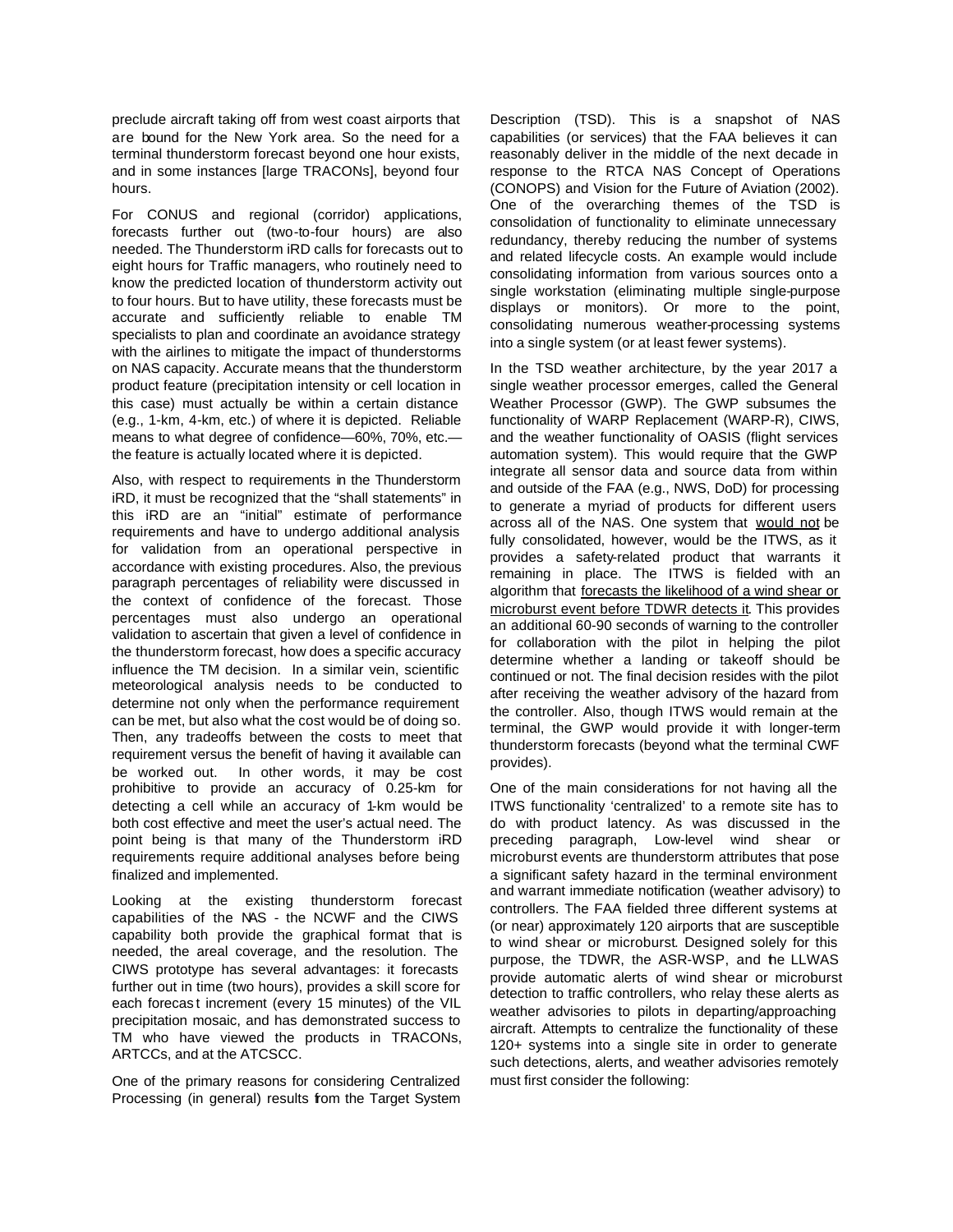- Not only would it require transmitting individual sensor data to a distant point for processing, but would also require sending the alert back along the reverse path while meeting stringent latency requirements
- The communications costs associated with constantly transmitting base radar data from two different networks of Doppler radars consisting of 45 TDWRs and 34 ASR-9s, plus wind data from 40 LLWAS to a remote site for wind shear or microburst processing are high

In the foreseeable future, communications improvements may make it technically feasible to accomplish both the detection of wind shear and microbursts as well as alerting controllers remotely while meeting latency requirements. However, various risk factors associated with missed radar data, missed or late alerts, etc., would require careful evaluation before centralizing wind shear and microbursts processing, especially where safety is concerned.

### **4. SUMMARY**

Notwithstanding the FAA budget environment in the next 10 to 15 years, a transition to a Centralized Processing for forecasting thunderstorms (and other products) exemplifies sound system engineering. First, it supports one of the main goals of the NAS weather<br>architecture—to engender common situational architecture—to engender common awareness of thunderstorm activity for NAS operational decision makers, thereby facilitating the collaborative decision making process to mitigate capacity constraints that thunderstorm activity imposes on the NAS. A single application (or algorithm) providing thunderstorm forecast products throughout the NAS goes a long way in accomplishing this. If NAS users receive forecasts, either from different systems or from a vendor, the depiction of thunderstorm activity that each views could be somewhat different and hinder the collaborative process.

Furthermore, the capability for Centralized Processing of thunderstorm forecasting doesn't have to wait until the TSD timeframe and the GWP. If the WARP-R is fielded by the end of this decade and has the capability to host the CIWS thunderstorm forecasting capability, it may be possible to begin the transition to a consolidated forecasting capability by 2010 or so. During this "pre-GWP" era, the WARP-R would use its existing dissemination capability to provide the thunderstorm forecasts tailored for specific users (e.g., TM, controllers, and automation systems) within the ARTCC, as well as tailored forecasts to various users in other facilities (e.g., small Towers, flight service stations, etc.).

The main difference between WARP-R and the GWP is that the vast majority of weather sensor/source data would come directly to the GWP for processing and tailored product generation of forecasts for other weather phenomena including non-convective turbulence, in-flight icing, etc., that previously came from multiple sources.

The NAS will be best served by a combination of Centralized and Distributed Processing capability for thunders torm forecasting. Regardless of future communications technology improvements such as bandwidth manager, compression techniques, "intelligent routers", etc., the detection and forecasting of thunderstorm attributes relating directly to safety such as wind shear/microbursts should continue to be performed locally (Distributed Processing). In addition, ITWS should continue to provide its own tactical thunderstorm forecast (likely out to two hours by this time) with the GWP providing longer forecasts as needed.

#### **5. ACRONYMS**

ARTCC = Air Route Traffic Control Center

ASOS = Automated Surfaced Observing System ASR-9 = Airport Surveillance Radar Model 9

ASR-WSP = Airport Surveillance Radar-Weather System Processor

ATCSCC = Air Traffic Control System Command Center ATM/DSS = Air Traffic Management Decision Support **Systems** AWC = Aviation Weather Center (Kansas City, MO)

AWOS = Automated Weather Observing System AWRP = Aviation Weather Research Program

CCFP = Collaborative Convective Forecast Product

CIWS = Corridor Integrated Weather System

CONOPS = Concept of Operations

CONUS = Continental (or Contiguous) U. S.

CWF = Convective Weather Forecast

CWSU = Center Weather Service Unit

DoD = Department of Defense

FAA = Federal Aviation Administration

GOES = Geostationary Operational Environmental **Satellite** 

GWP = General Weather Processor

IRD = Initial Requirements Document

IRT = Integrated Requirements Team

ITWS = Integrated Terminal Weather System

LLWAS = Low Level Wind shear Alert System

MIT/LL = Massachusetts Institute of Technology/Lincoln Laboratory

MNS = Mission Need Statement

NAS = National Airspace System

NCWF = National Convective Weather Forecast

NEXRAD = Next Generation Weather Radar

NLDN = National Lightning Detection Network

NWS = National Weather Service

OASIS = Operational and Supportability Implementation System

OEP = FAA Operational Evolution Plan

OPSNET = Operations Network

RCWF = Regional Convective Weather Forecast